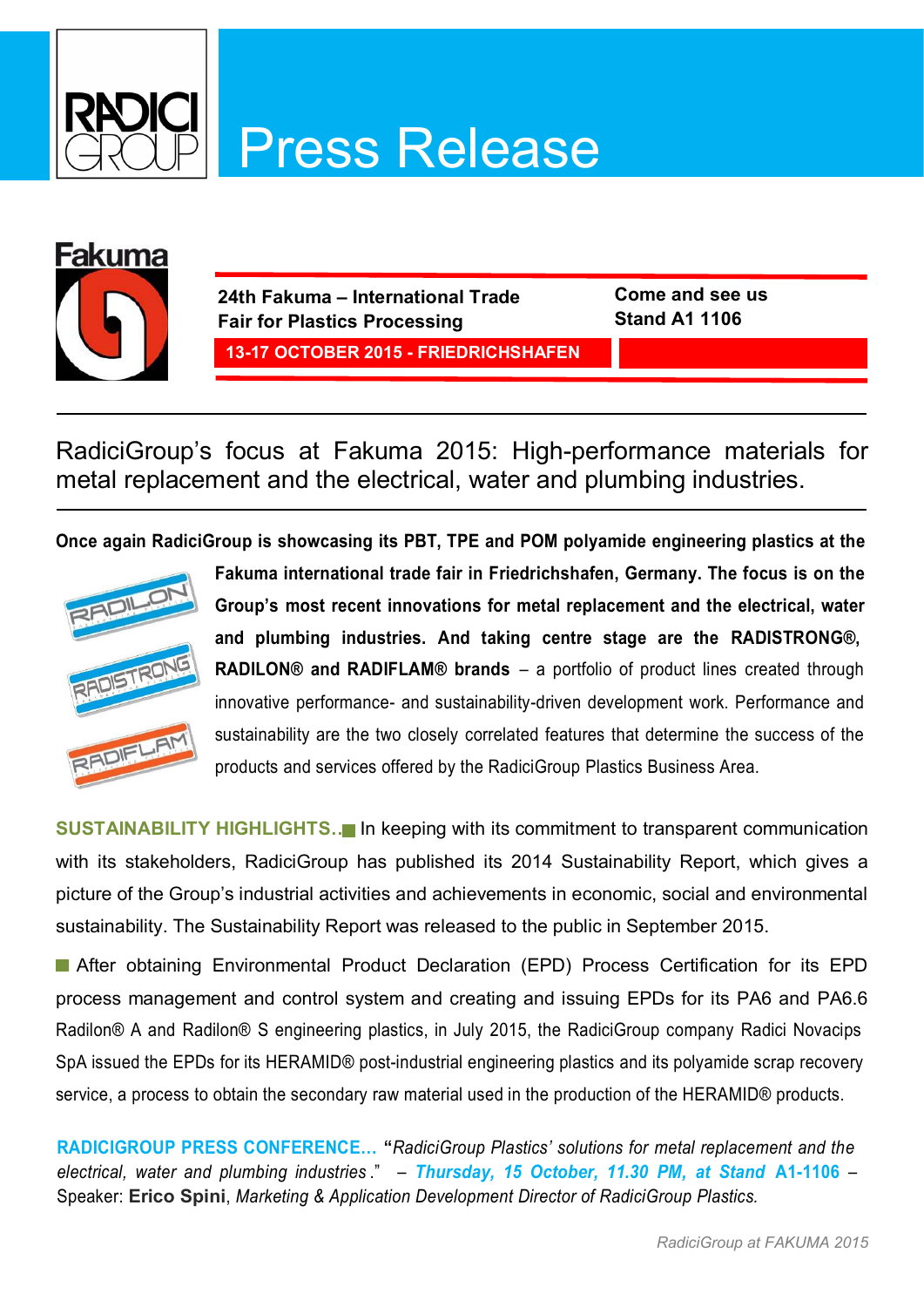#### RADISTRONG® A: a feather in RadiciGroup's cap for metal replacement applications…

*Page 2\_\_\_\_\_\_\_\_\_\_\_\_\_\_\_\_\_\_\_\_\_\_\_\_\_\_\_\_\_\_\_\_\_\_\_\_\_\_\_\_\_\_\_\_\_\_\_\_\_\_\_\_\_\_\_\_\_\_\_\_\_\_\_\_\_\_\_\_\_\_\_\_\_\_\_\_\_\_\_\_\_\_\_\_\_\_\_\_\_\_\_\_\_\_\_\_\_\_\_\_\_\_\_\_\_\_\_\_\_\_\_\_\_\_*

RADISTRONG® A is among the top RadiciGroup products developed for metal replacement applications. It is a speciality polyamide featuring technical characteristics that make it an ideal solution for critical applications requiring high performance levels not achievable by traditional engineering plastics.

"The use of engineering plastics for metal replacement is of central importance," said **Erico Spini**,



marketing & application development director of RadiciGroup Plastics. "Replacing metal assemblies with plastic ones is going to become more and more commonplace in the various industrial sectors that make up the target market for our products – automotive, electrical/electronics and machinery, to cite just a few. Using plastics means lighter weight, greater product design freedom, less wear and tear, and contributing to lowering CO2 emissions, while achieving the best performance."

"All these advantages translate into significant cost savings and more," Mr. Spini continued. "Plastic parts deliver excellent technical performance, can more easily be disposed of, offer a greater opportunity for recycling and reuse, and have a longer life cycle. These are important characteristics that allow our customers and us to improve our sustainability performance. Now, RADISTRONG® A is available in the following versions: 50% or 60% glass-fibre-reinforced, black or natural colour, and heat stabilized."

Compared to conventional polyamides, RADISTRONG® A features:

- **Example 1** Superior tensile strength at break and stiffness, all the more evident after water **absorption**
	- Ø **Good fluidity**
- **Excellent surface appearance**

RADISTRONG® A enhances the existing RadiciGroup range of products for metal replacement, which already includes long-fibre reinforced and high fluidity PA6 specialities and PA6.6 polymers with improved mechanical resistance. RADISTRONG<sup>®</sup> A is ideal for structural parts, such as hybrid brake pedals and suspension assemblies.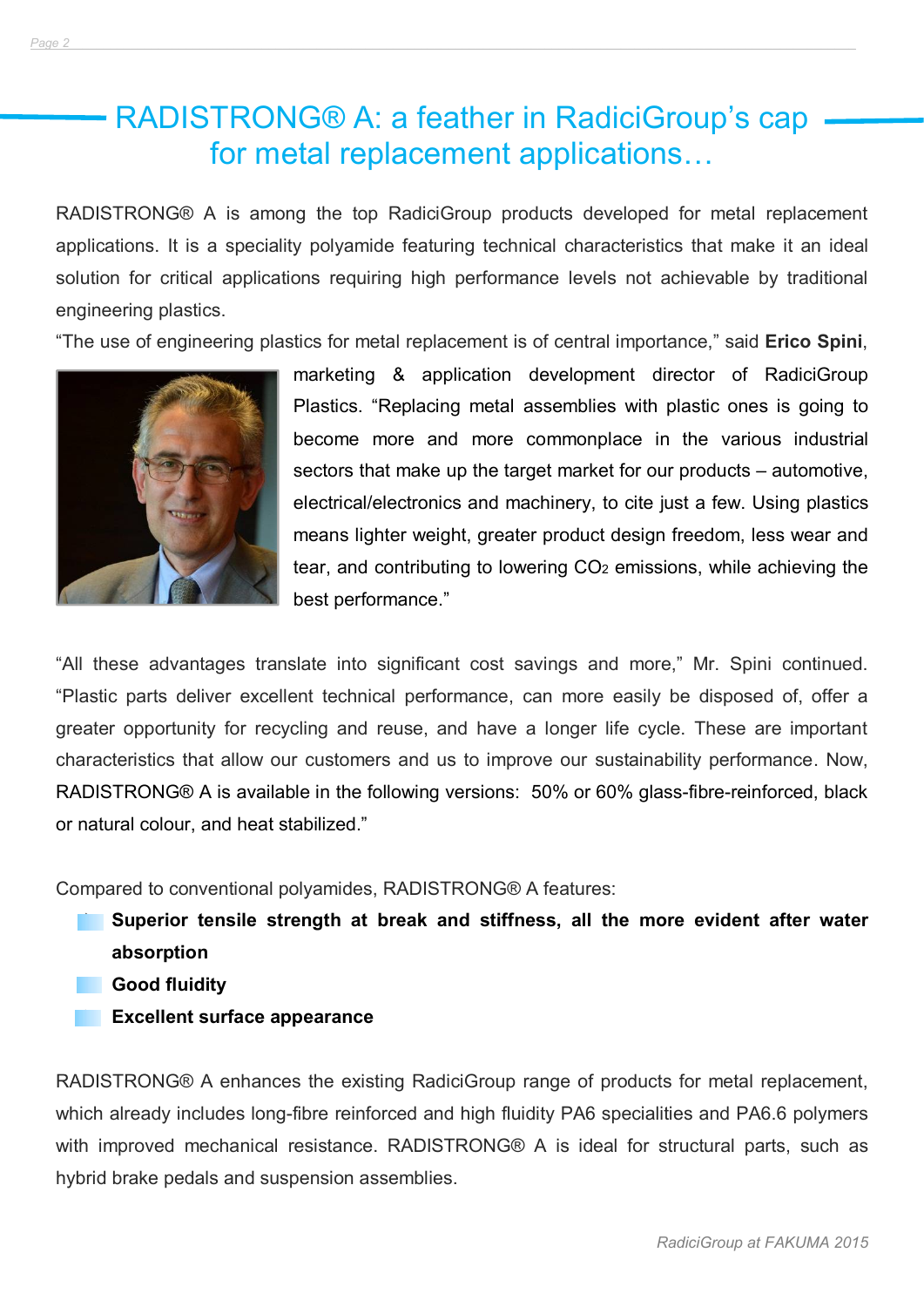

## RADILON® A RKC and RADILON® D RKC: better performance in water and plumbing applications…

The development of new materials for plastic applications in the water and plumbing industry is one of the areas RadiciGroup Plastics is focusing its R&D efforts on. The RadiciGroup product portfolio comprises 30% and 50% glass-fibre-filled PA6.6 specialities, such as **RADILON® A RV300RKC** and **RADILON® A RV500RKC**, featuring enhanced resistance to hydrolytic degradation in hot water**.** These engineering plastics are formulated and certified for use in contact with drinking water and in applications requiring high resistance to hot water.

Additionally, RadiciGroup offers **RADILON® D RKC** thermoplastics: enhanced performance, sustainable, 30%-to-60% glass-fibre-reinforced PA 6.10 products. The base polymer PA 6.10 is partially renewably sourced polyamide with excellent resistance to hydrolytic degradation and is thus especially suitable for water and plumbing applications.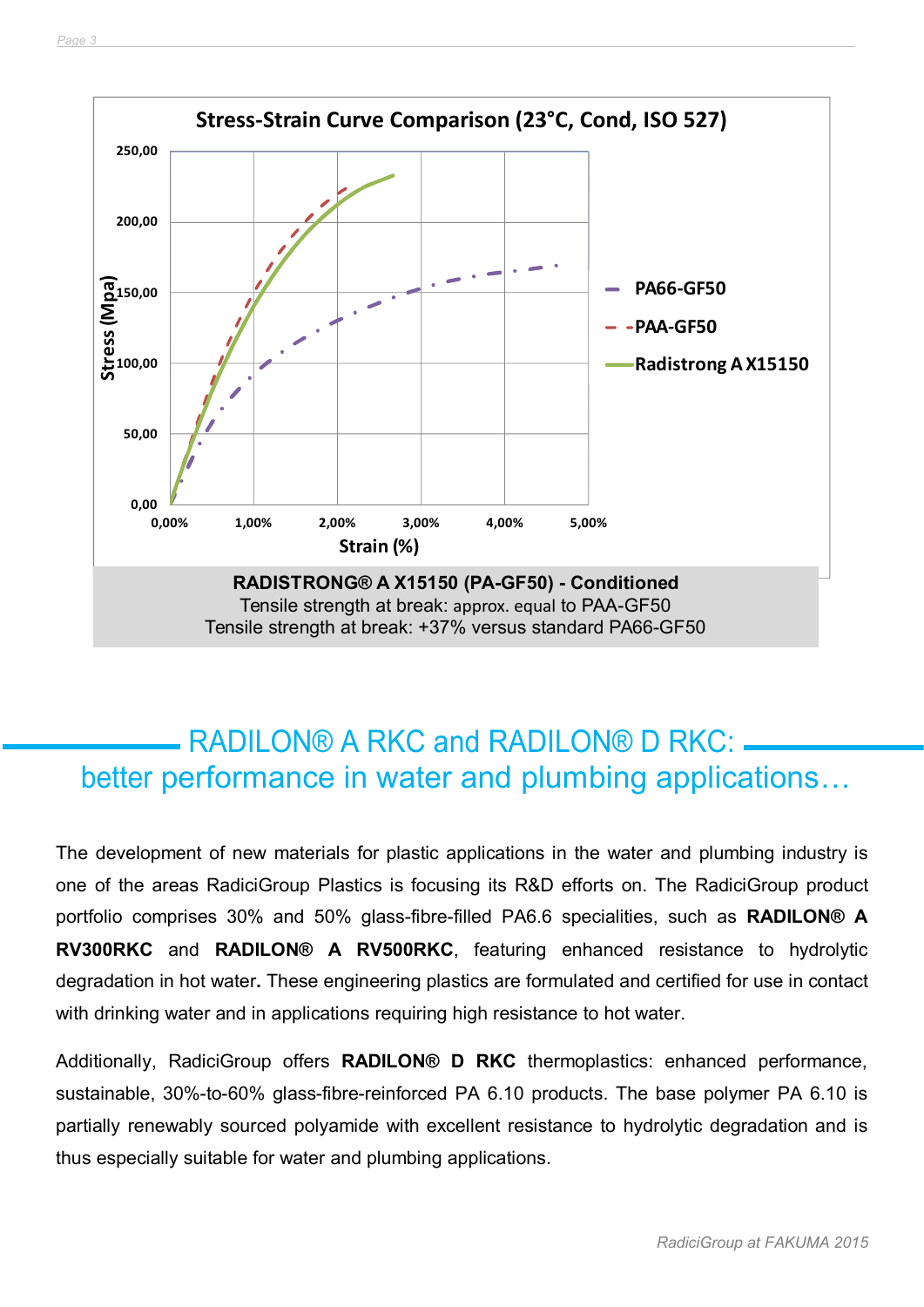Thanks to their key characteristics –

- Excellent hydrolysis resistance
- Good dimensional stability
- **Excellent chemical resistance**
- Good ease of processability and safety -

**RADILON® D RKC** PA 6.10 specialties are ideal replacements for brass or speciality polymers (PPA and PPS) for the manufacture of plumbing fittings, valve components, taps and other parts in continuous contact with water.



**RADILON® A RV300RKC** Application: HEATING SYSTEM MANIFOLD

# New addition to the RADIFLAM® flame retardant product range targeted at the electrical/electronics sector …

At Fakuma 2015, RadiciGroup is also showcasing **RADIFLAM® ARV250 HF 3003 BK**, its latest addition to the halogen- and red-phosphorus-free flame-retardant RADIFLAM® product line mainly targeted at the electrical market. This flame-retardant UL94 V-0-rated material, developed for solar photovoltaic power applications, was officially introduced last May at PLAST 2015 in Italy. Besides flame retardancy, the performance characteristics of this 25% glass-fibre-reinforced PA6.6 include good mechanical properties and high resistance to UV rays, weathering and hot/humid cycles.

RADIFLAM® ARV250 HF 3003 BK also endows components with a good surface appearance. It is ideal for applications under severe hygrothermal conditions, high humidity and temperatures of up to 80 - 85°C. An example of this kind of application is a solar panel inverter housing, which is subject to harsh hygrometric and thermal conditions and must ensure the proper operation of the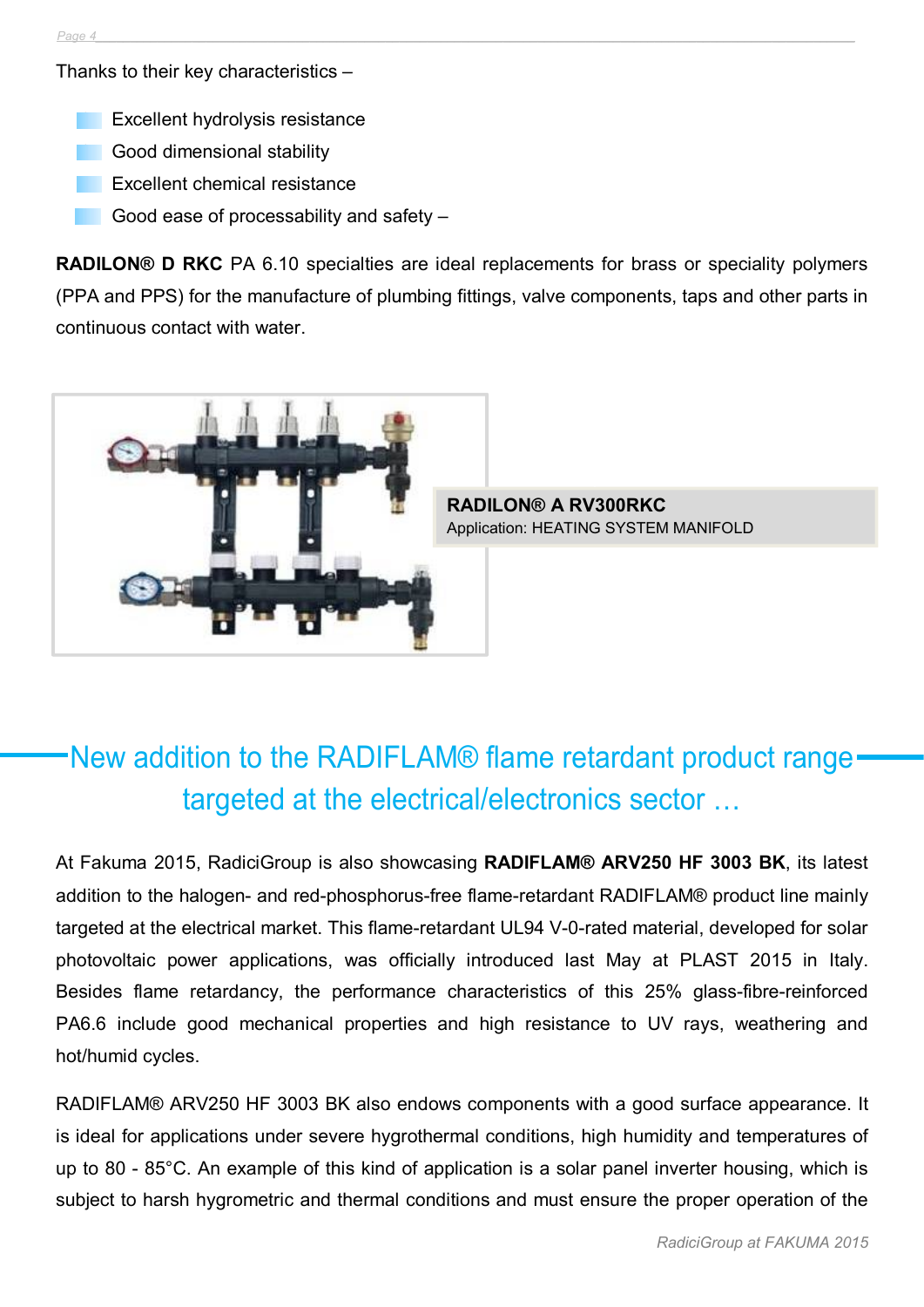electronic boards inside under all conditions and for a long period of time. The specific RADIFLAM® ARV250 HF 3003 BK formulation guarantees that there are no emissions that could damage board circuitry components and provides excellent protection with increased reliability and safety.

## Sustainability highlights …

#### September 2015: RadiciGroup has once again lived up to its commitment to transparent



communication with its stakeholders by releasing its 2014 Sustainability Report, which gives as faithful as possible a picture of the Group's industrial activities and achievements in economic, social and environmental sustainability.

For the fourth year in a row, the RadiciGroup Sustainability Report has obtained external assurance at the GRI B+ Application Level of conformity to the Sustainability Reporting guidelines (Ver. 3.1) issued by the Global Reporting Initiative, the most widely accepted global standard for nonfinancial reporting.

#### **Concrete actions and results on the sustainability front: a few figures…**

**128 million euros:** Investments during the 2010-2014 period to support Group company competitiveness through: research and development, product and service innovation, plant and technology maintenance and introduction of the best available technologies (BAT), improvement in production efficiency, improvement in product and service quality, assurance of employee health and workplace safety.

**2.5 million euros**: Investments in 2014 just for the environment and safety.

**–26%:** Percentage reduction in total direct and indirect greenhouse gas emissions in 2014 compared to 2013. The percentage reduction in total direct emissions in 2014 was –46%. The percentage reduction in total direct emissions in the 2010-2014 five-year period was –78%.

**45.3%:** The percentage of RadiciGroup's 2014 energy consumption from renewable resources (mostly hydroelectric energy). In 2013, the percentage was 44.3%.

**63%:** The percentage of water saved in 2014.